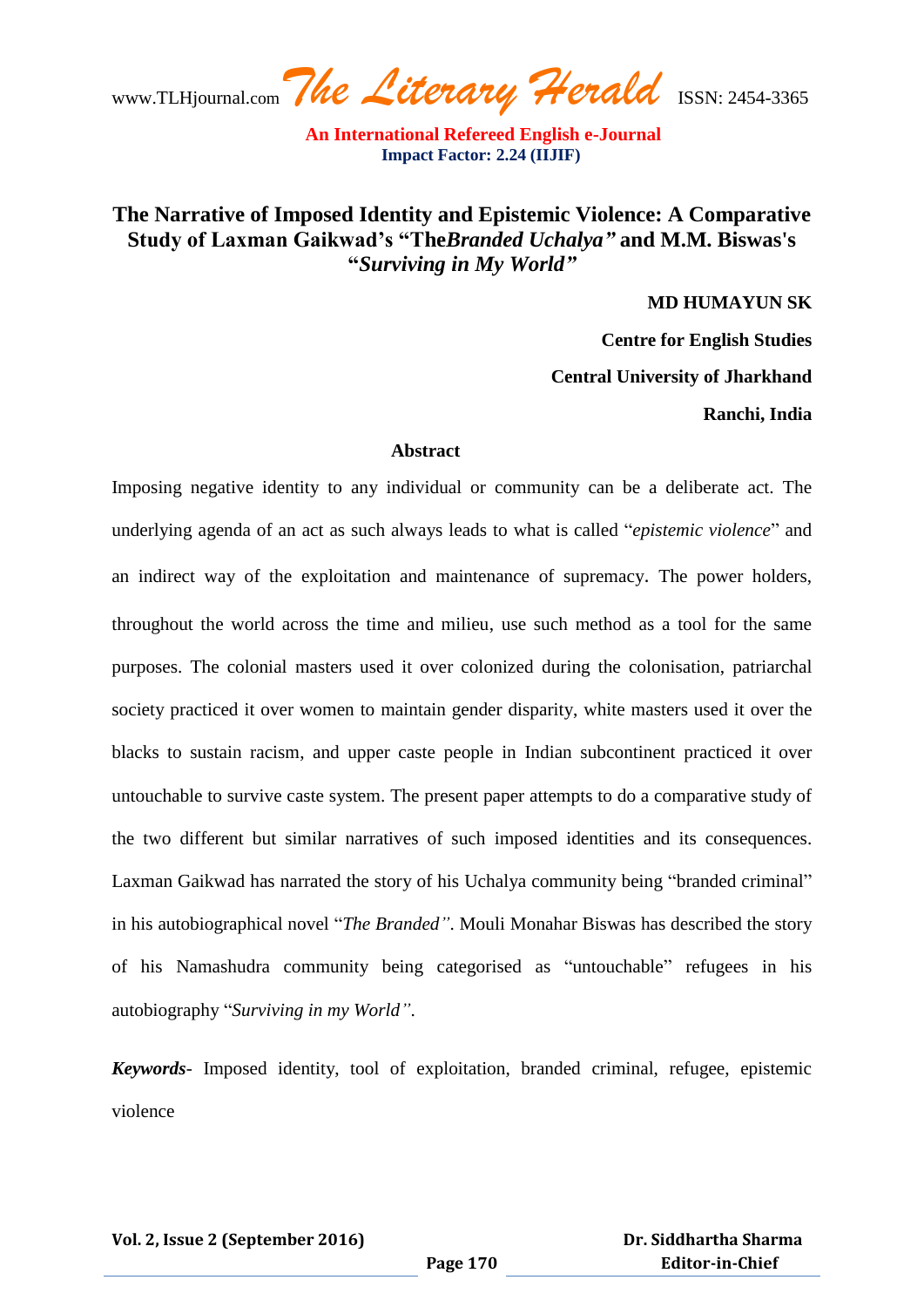# **The Narrative of Imposed Identity and Epistemic Violence: A Comparative Study of Laxman Gaikwad's "The***Branded Uchalya"* **and M.M. Biswas's "***Surviving in My World"*

**MD HUMAYUN SK Centre for English Studies Central University of Jharkhand Ranchi, India**

### **Introduction:**

Recently five Tribal women from the same tribal village of Jharkhand were brutally hacked to death by other tribal villagers after branding them as witches (5 Women Killed). Branding identity, especially negative one, upon any individual or community can also be a deliberate act which could be, according to Spivak, a sort of an "epistemic violence" the violence related to knowledge production.

Right the way through age and milieu, the power holders use different techniques and methods to maintain their supremacy over the powerless. To maintain supremacy after branding any negative identity is proven as one of the safest sand most powerful tools used by the power holders. However, the primary motive of such act is always an indirect way of exploitation. More than that, any imposed negative identity of any individual or community causes inhuman mental and physical sufferings, social boycotting, materialistic exploitation and even killing. Once such negative identity is imposed, it would be very difficult to get rid of.

Recapping the history, hundreds of such examples can be found. During the colonization, the colonial masters had been using this powerful tool to maintain their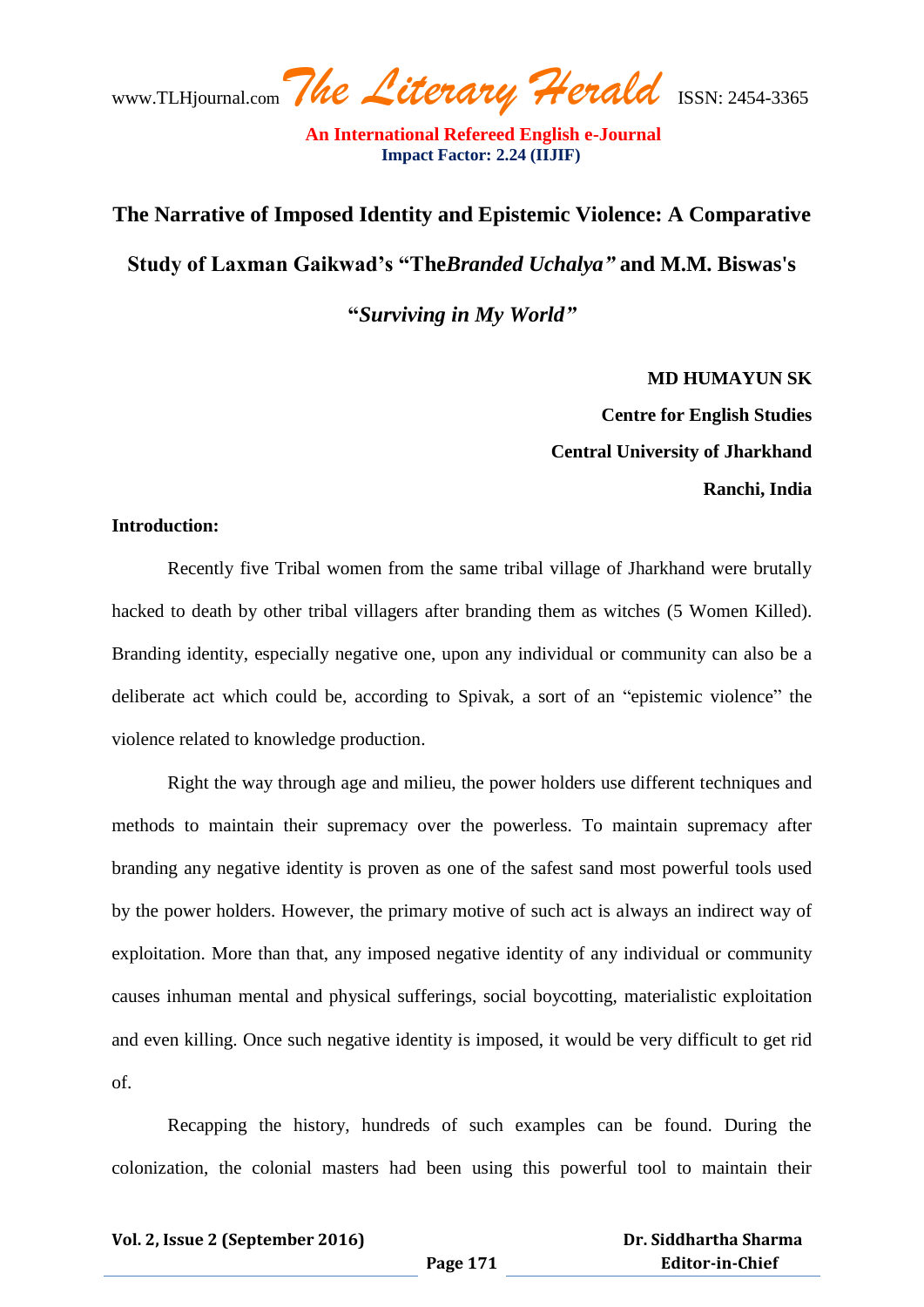www.TLHjournal.com*The Literary Herald*ISSN: 2454-3365

supremacy over the colonized for centuries. Ironically, perhaps, they learnt such tricks from the European renaissance and practiced it over their colonies. The colonizers realized the need to control them mentally before ruling them physically. Seemingly, the British had colonized the minds of the people from the colonies first before ruling them physically. In his book *Orientalism,* Edward Said has described the process how the so-called self proclaimed "superior", "civilized" West successfully attributed many negative identities on the fate of colonized such as "other", "uncivilized", barbaric" and "white man's burden". To maintain their hegemony, the colonizers often used such tool to suppress the voice of the "others" after branding them as "Cannibal, "rebel, "anti-British" "terrorist" so and so forth .

In the Vedic period of India, as most of the Dalit scholars claim, the Aryan race invaded India and relegated the native to the position of slaves. To perpetuate the Aryan supremacy, they implemented *Chaturvarna* system in the name of religion .The natives were pigeonholed as the "shudra" or "untouchable". Thus, the untouchable community of Indian subcontinent is still carrying the heavy burden of such imposed identity along with its caste hatred and violence even in the twenty first century.

In the same way, when French Feminist writer and critic Simon de Beauvoir argues that " One is not born, but rather becomes a women" (Beauvoir). By saying this, she perhaps wants to narrate the story of carrying the heavy burden of another kind of imposed identity, the identity of being women in the patriarchal society. Similarly, any black narrative will tell the same story of the jerky journey of carrying such imposed identity.

The present paper is intended to do a comparative study of the two different but similar narratives of such imposed identity and its consequences. Laxman Gaikwad, a Sahitya Akademi Award winner Dalit writer and social activist from Maharashtra, has told his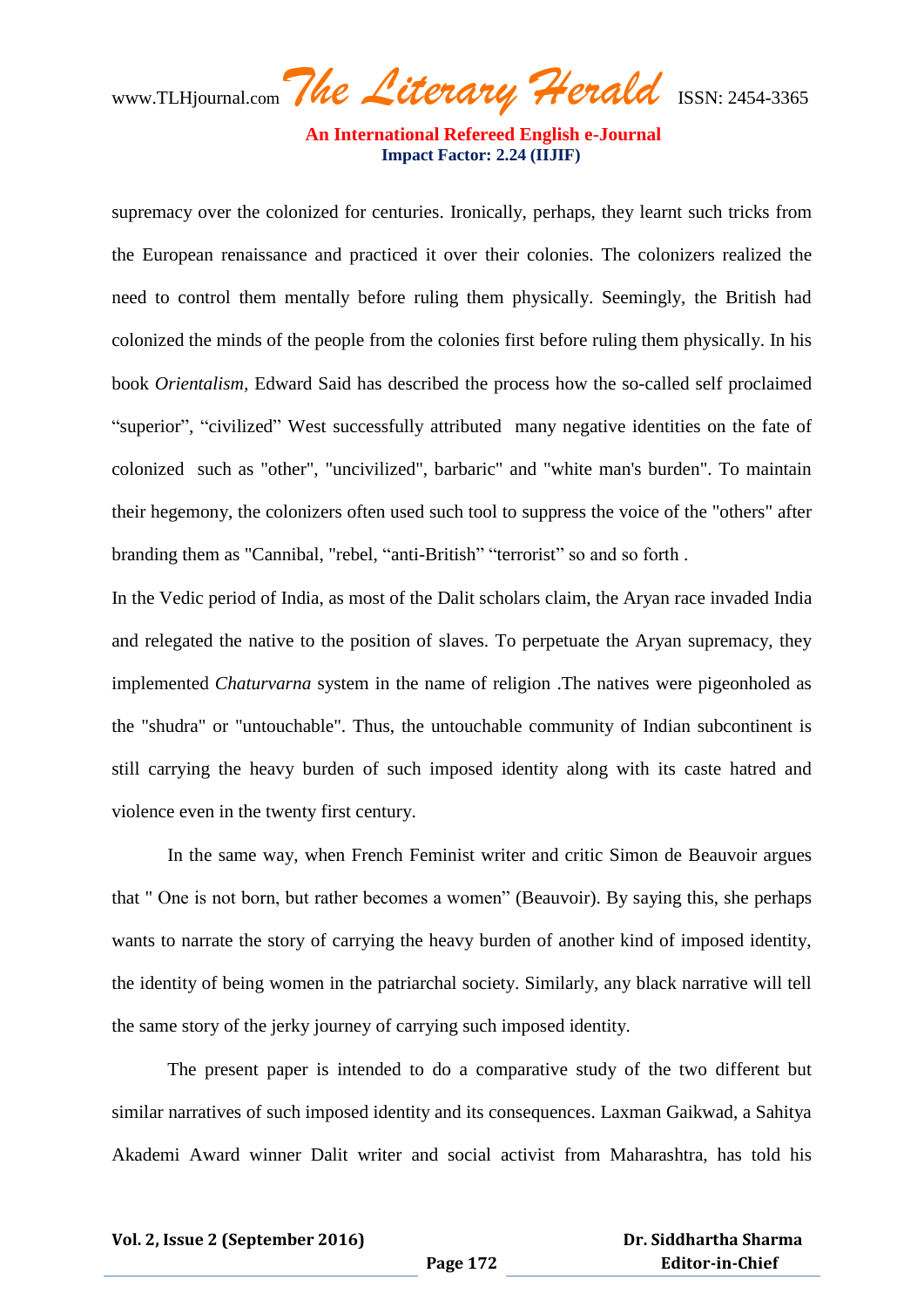www.TLHjournal.com*The Literary Herald*ISSN: 2454-3365

 **An International Refereed English e-Journal Impact Factor: 2.24 (IIJIF)**

narrative in his autobiographical novel *The Branded Uchalya*. Manohar Mauli Biswas, also one of the leading Dalit writers, critics and social activists from West Bengal, has described the burden of imposed identity in his autobiography, *surviving in My World.*

Though both the authors are geographically, linguistically and culturally different, they are similar in terms of their bitter and terrible experiences and sufferings, being the victims of such imposed identities.

Laxman Gaikwad belongs to the nomadic *Uchalya* community of Latur district of Maharashtra. In his novel, Laxman Gaikwad has documented not only the experiences of inhuman physical and mental tortures of his own family but also his *Uchalya* community after being declared as "branded Criminal" by the British Government under the provision of criminal Acts in 1871.

The novel starts with a brief description of Gaikwad family's miserable social and economic condition. Like other families of his *Uchalya* community, his family is landless and jobless. They live in a small hut in which everyone had to crawl on his/her hands and knees to get in or out. Gaikwad's grandfather initially used to sustain the entire family by stealing, pick-pocketing and other unlawful works. But when his grandfather became useless by the heavy torture of police atrocities, the onus of sustaining the family fell on the shoulders of Laxman's three brothers. Generally, they visited the market, fair, other crowded places and involved themselves in pickpocketing, snatching gold chain, neckless, or other items like chappals, clothes depending on their chances. The police would come to their home anytime and thrash the women and the children, humiliate and molest the young women. They would snatch anything they would like. In the words of the author: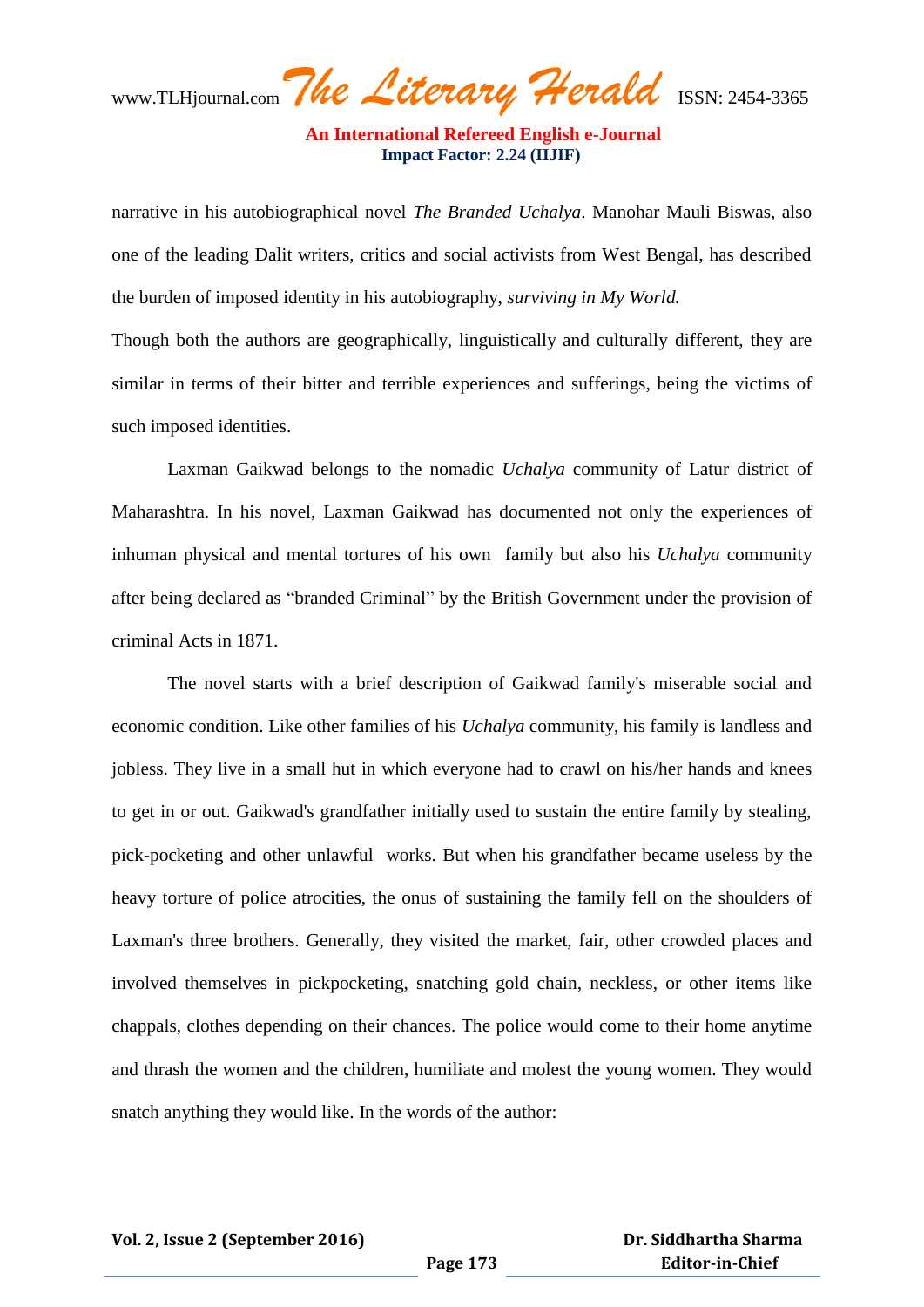www.TLHjournal.com*The Literary Herald*ISSN: 2454-3365

Like a pack of wolves they (the police) suddenly visit his family and beat them search out hut, when they did not get anything, they extort money from them by with the threading of arrest and imprisonment. The police would beat us making false allegation of thefts, even when, in fact, no theft had been committed the police themselves were left with no option but to steal. We would borrow money to give to the police. (Gaikwad 62)

Police would arrest many children of nomadic and denotified tribes by false accusation and put them into jail. In fact, it was the police who pushed these young ones into criminal activities by such barbarous treatment. The money lenders left no stone unturned to exploit this community too. They bought the stolen materials in a cheap rate. The money lenders would give them money on high interest either to meet the police demand or some other urgent purposes. As a result, they were forced to steal on order to pay back not only the original amount but also the interest.

When these people would go to the cities, they also face same problems. They will not get any work. Nobody is ready to rent a room to them. They have to wander into the city like the street dogs, have to survive with the thrown-out filthy food. The children of this community do not go to school because for them the food is more important than education. Apart from that, they would face numbers of social problems if anyone would go to school. The most difficult problem would be their identity as "the branded criminal". The children of the *Uchalya* community will not be accepted easily not only by the other students from upper caste sections but also by most of the teachers. However, Laxman Gaikwad, by some means, managed to get a bit of education. But his journey of education was heart touching. He had to face not only physical tortures but also enormous mental agony and trauma by others students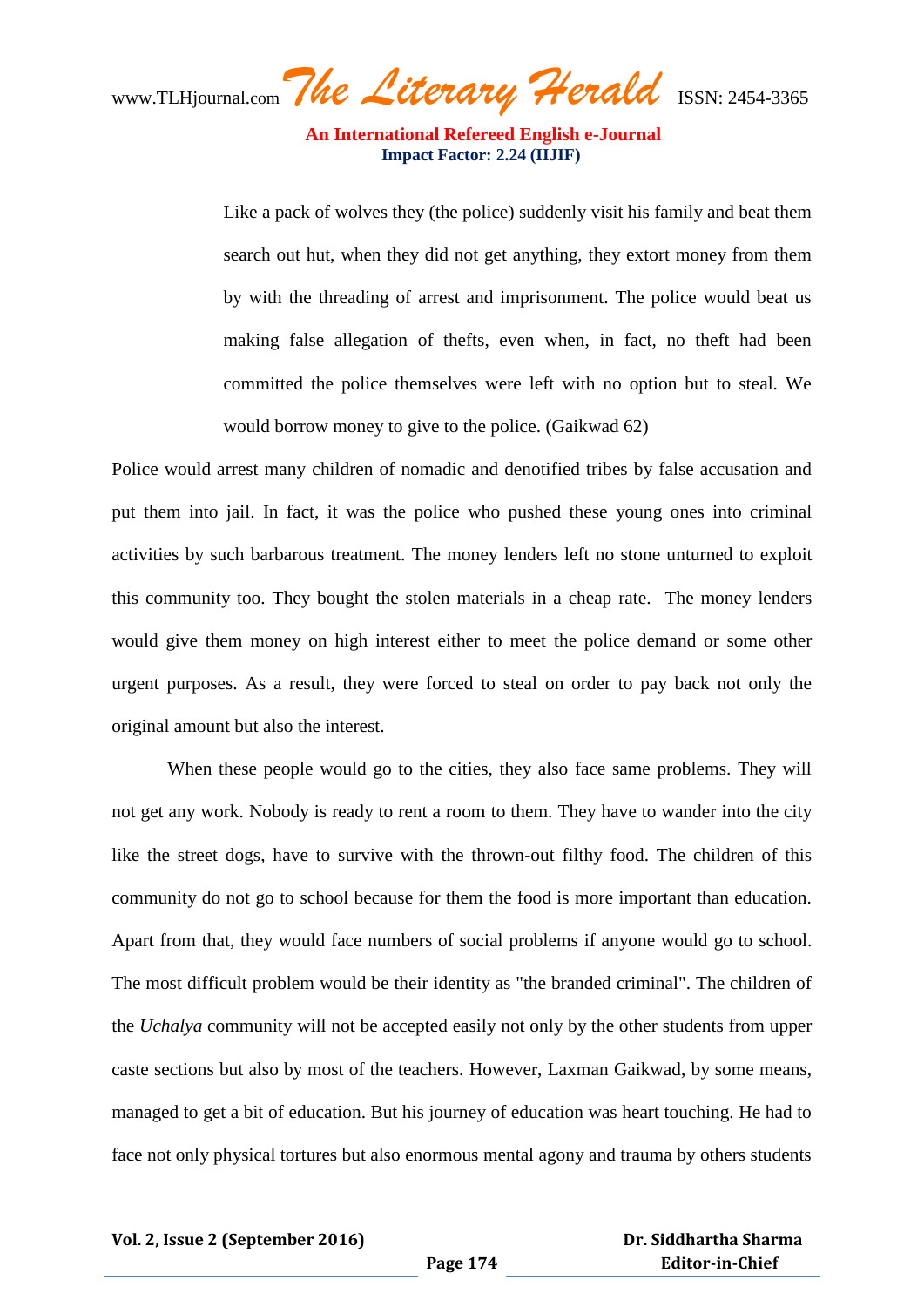www.TLHjournal.com*The Literary Herald*ISSN: 2454-3365  **An International Refereed English e-Journal Impact Factor: 2.24 (IIJIF)**

and by the fathers of others students. Even he had to faces many hurdles from his own community including his own family. The parents of others students too did not want that a child of *Uchalya* community would go to school with their children. So they tried their best to stop them from going to school anyhow.

Regretfully, Gaikwad said that his community still could not get rid of such stigma and is being exploited in different ways. Only the manners and methods of exploitations have been changed. He says:

> But I fell that not a single problem of the Nomadic and Denitrified Tribes has yet been solved. Even today the attitude of political and social leaders is vitiated by double standards and prejudiced criteria only because I and my community have been branded criminals socially and legally. These high cast leaders see to it that I attain no position of advantage, find no firm foothold in their field. They create rich pastures for their own kith and kins. (232)

Thus, Gaikwad has described the terror and violence of imposed identity through the sufferings of his *Uchalya* community.

Biswas "s autobiography, *Surviving in My World*, has described the heavy burden of another kind of imposed identity of his Namashudra community. Biswas belongs to the untouchable community of Bengal known as Namashudras*.* Earlier majority of untouchable Community of Bengal was known as *Chandala*. In the middle of the nineteenth century, two Dalit leaders Harichand Thakur and Guru Chand Thakur of Bengal started a mass movement known as Namashudra Movement that was directed against all kinds of caste oppressions. The untouchable community of Bengal not only castigated the religious rituals and practices of the Veda and Brahmins but also formed a new religion known as *Matua Cult*. Like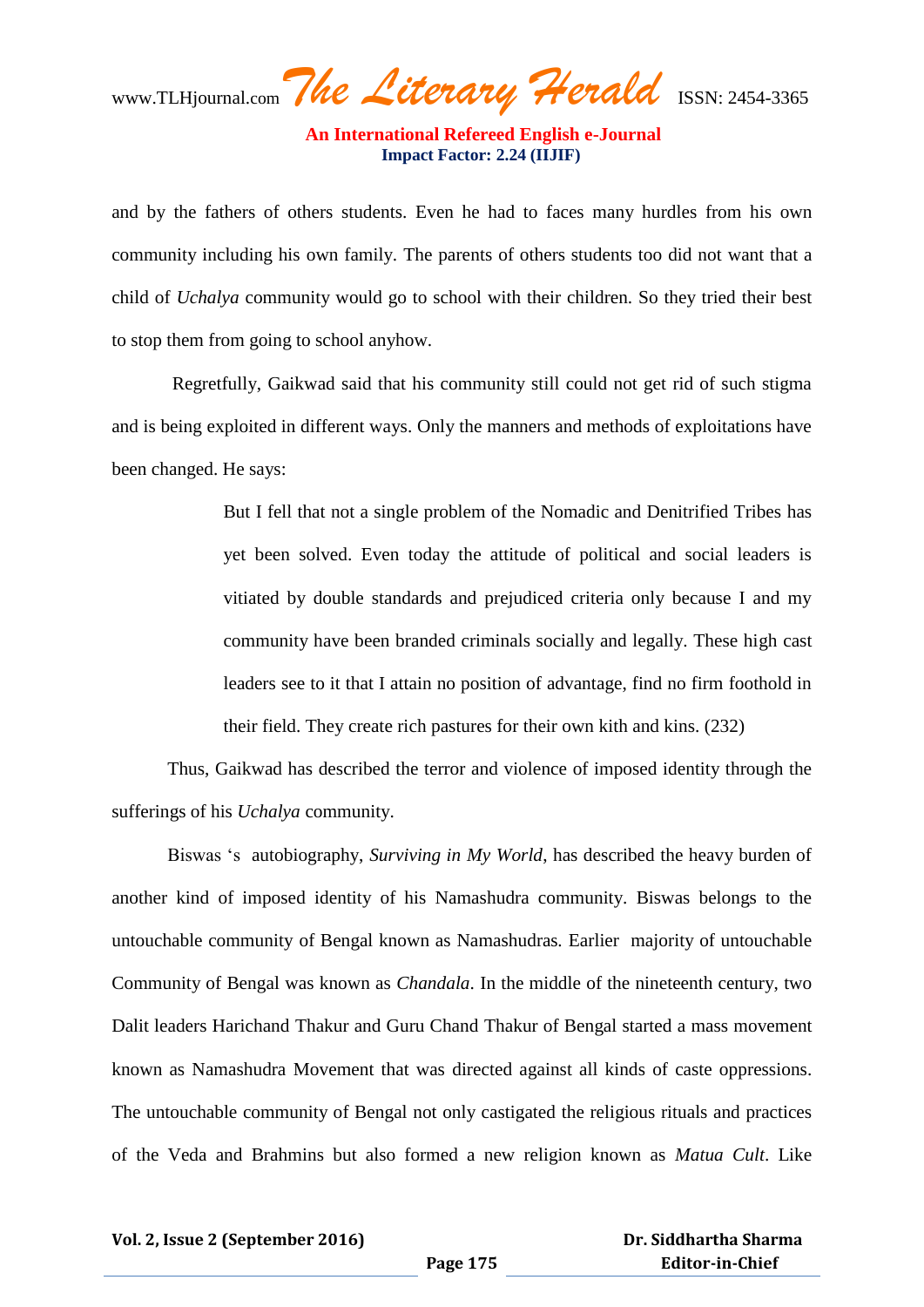www.TLHjournal.com*The Literary Herald*ISSN: 2454-3365

 **An International Refereed English e-Journal Impact Factor: 2.24 (IIJIF)**

Narayan Guru, an untouchable from Ezhava caste of Kerala demanded for " One caste , one religion, one God for man" ,Harichand Thakur an Untouchable from Namashudra caste of Bengal raised the slogan – "Naa maani Veda, Naa maani Brahman" which means we do not obey the Vedas, we do not obey the Brahmin.

At a time the movement became so much powerful that Dr. B.R Ambedkar, who could not get himself nominated from his own state Maharashtra, got elected in the constituent assemble from the Bengal province in the year 1946. But one year later, the partition of Bengal in 1947 not only crushed the spirit of the movement but also scattered the whole *Namashudra* community in various places. Those who remained in East Pakistan, (now Bangladesh) became a minority in the Muslim dominated country and those who came to India crossing the new border found themselves as refugees. Thus they were branded as a refugee in their own birthplace. Being refugee, they had to live under trees, on railway platforms, on roads in refugee camps. In the name of rehabilitation, many of them were sent forcefully to Dhandakaranya of Madhya Pradesh, Andaman and Nicobar Island and other uninhabited pockets of India. Some of the Dalit refugees squarely blame the government for their miseries. They feel that the state's approach was extremely prejudiced as they belong to the untouchables Monaranjan Byapari (2007), one such refugee and leading Dalit writers of Bengal accuses that unlike the upper caste refugees, his community receive partial treatment from the government in his article *Is there any Dalit Writings in Bengal?* 

> When the upper caste people uprooted from East Bengal set up some 149 unauthorized new colonies in and around Kolkata- in Jadavpur, Dumdum, Sodepur, etc, the state did not take any action against them. But when the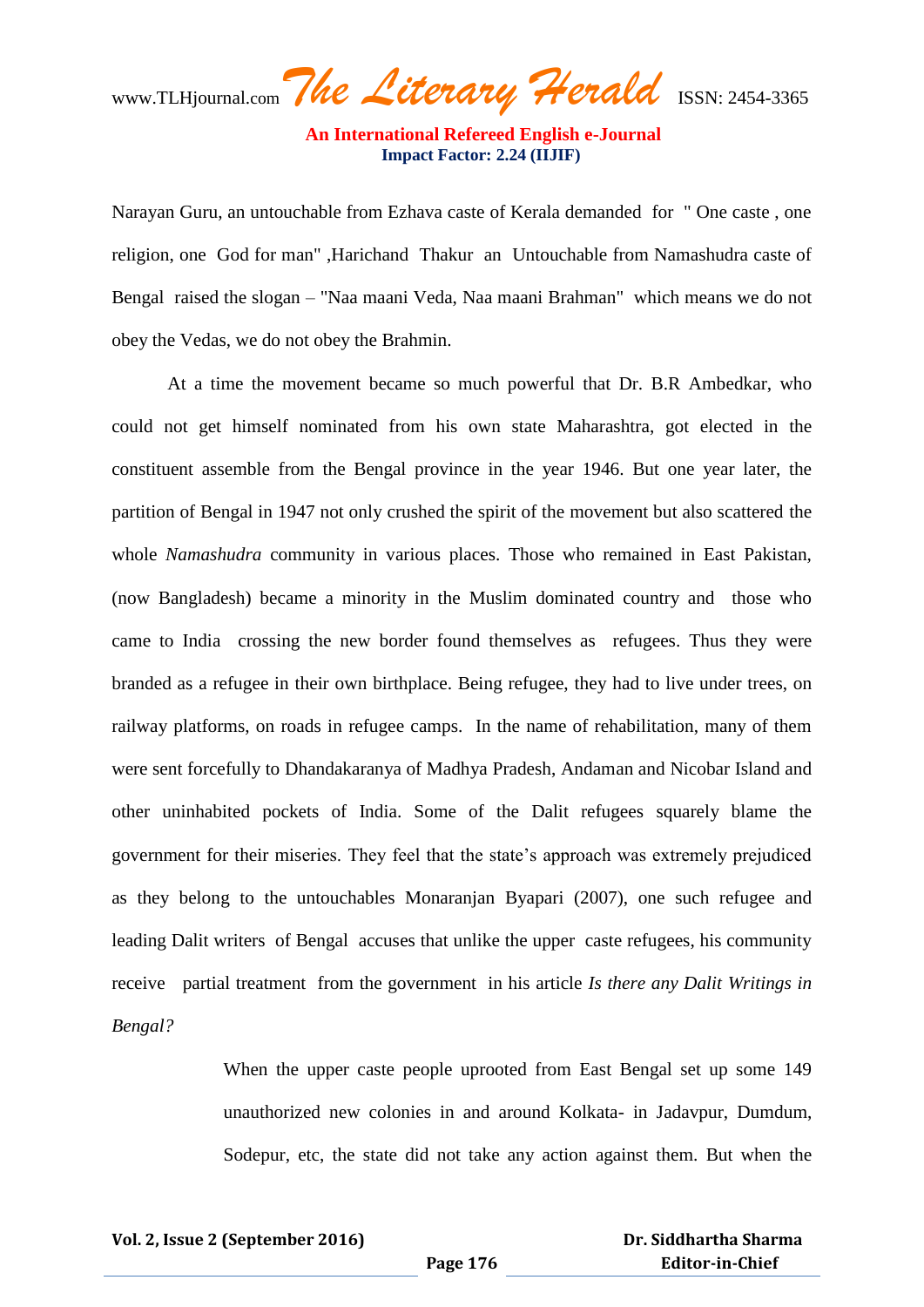www.TLHjournal.com*The Literary Herald*ISSN: 2454-3365

Namashudras attempted to occupy an uninhabited island in the Sundarbans area called Marichjhapi, unspeakable atrocities were committed by the state machinery to evict them from there. (4119)

The mass killing is well-known as Marichjhapi Massacre happened in 1979. Almost hundreds of Bengali Dalit refugees were killed including children and old; their newly build cottages were burnt and women were raped in the process of vacation. (The Silence Of Marichjhapi). Meenakshi Mukherjee refers it "as one of the darkest episodes of the Bengal history. It was conveniently erased from national memory until the novelist Amitav Ghosh recreated it in vivid detail in his novel The Hungry Tide in 2004".(Byapari,4118)

Today one can easily discern such Bengali Dalits refugees in the slums of Kolkata, nearby Howrah, Sealdah, and Bongoa railway stations. In the main city of Kolkata, one can find them barefooted pulling hand rickshaw or polishing shoes or clean dustbins, or fighting with street dogs for leftover foods. Thus, they are somehow surviving themselves according to the cruel theory of struggle for existence.

Biswas has tried to describe such experience of his Dalit refugee community in his autobiography. Even the title of this autobiography indicates that the world of the author, as well as the world of his community, is different and painful. In his words-

> My world is of great pain, one of being pitied by others...this world of mine is the Dalits' world of illiteracy, the Dalits' world of poverty, the world of keeping the Dalits powerless, the Dalits' world of sickness, the world of spending childhood in malnutrition the world of being unwanted, the world of jealousy-violence-hatred-abuse, the world of the multitudes staying alive, gasping. (xix)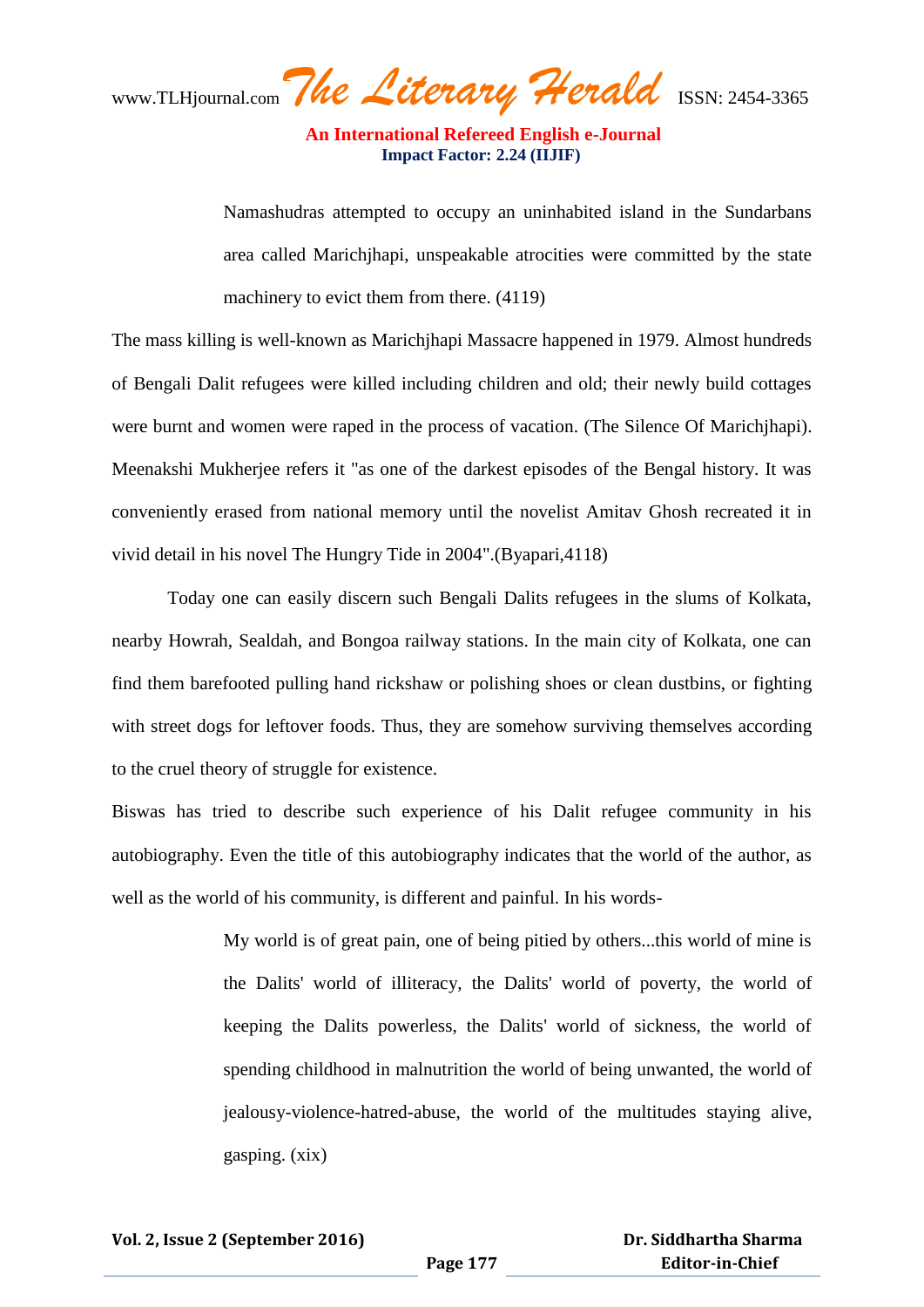www.TLHjournal.com*The Literary Herald*ISSN: 2454-3365

Biswas has described the heavy burden of such identity as a refugee of his community through his own jerky journey from one place to another. Along with his family when Biswas came to West Bengal after crossing the border, he found himself a foreigner. His relatives were sent to Bahraich district of Utter Pradesh and Maharashtra. He himself had to go to Utter Pradesh. He tried to get admission in one of the collages there but he was not allowed to get admission because of his identity as a foreigner. However, he returned to West Bengal by train without a ticket and got shelter at the home of his distant relatives. There, he had to work hard as a labourer. He manages somehow to get admission in a college by the loan of twenty rupees from a distant uncle. He stood first in the ISc exam and a fellowship was sanctioned. But his identity as a dalit refugee became the barrier for him to avail that fellowship. Thus, Biswas narrates the pain of being carrying the identity of being Dalit refugee. He compared himself with a vagabond, a hanging pendulum as he mournfully said-

"Yes, I become a vagabond refugee in India" (Biswas, 93).

#### **Conclusion:**

The sufferings of Biswas and Gaikwad are not merely the sufferings of two individuals or two communities but the sufferings of thousands Gaikwads, Biswas and many other communities. Even today, across the world, there are many Gaikwads and Biswas are the victims of such imposed identity. There are many suppressed voices who want to tell the similar stories of carrying imposed identities. In the country like India, thousands of Gaikwads and Biswas are still facing the same problems. Now the question that arises in the present context is whether it becomes quite easy to humiliate and torture any person belonging to a particular region or a particular community just in the name of so called "Moist" or "Naxal" or "Anti-National" or "Terrorist"?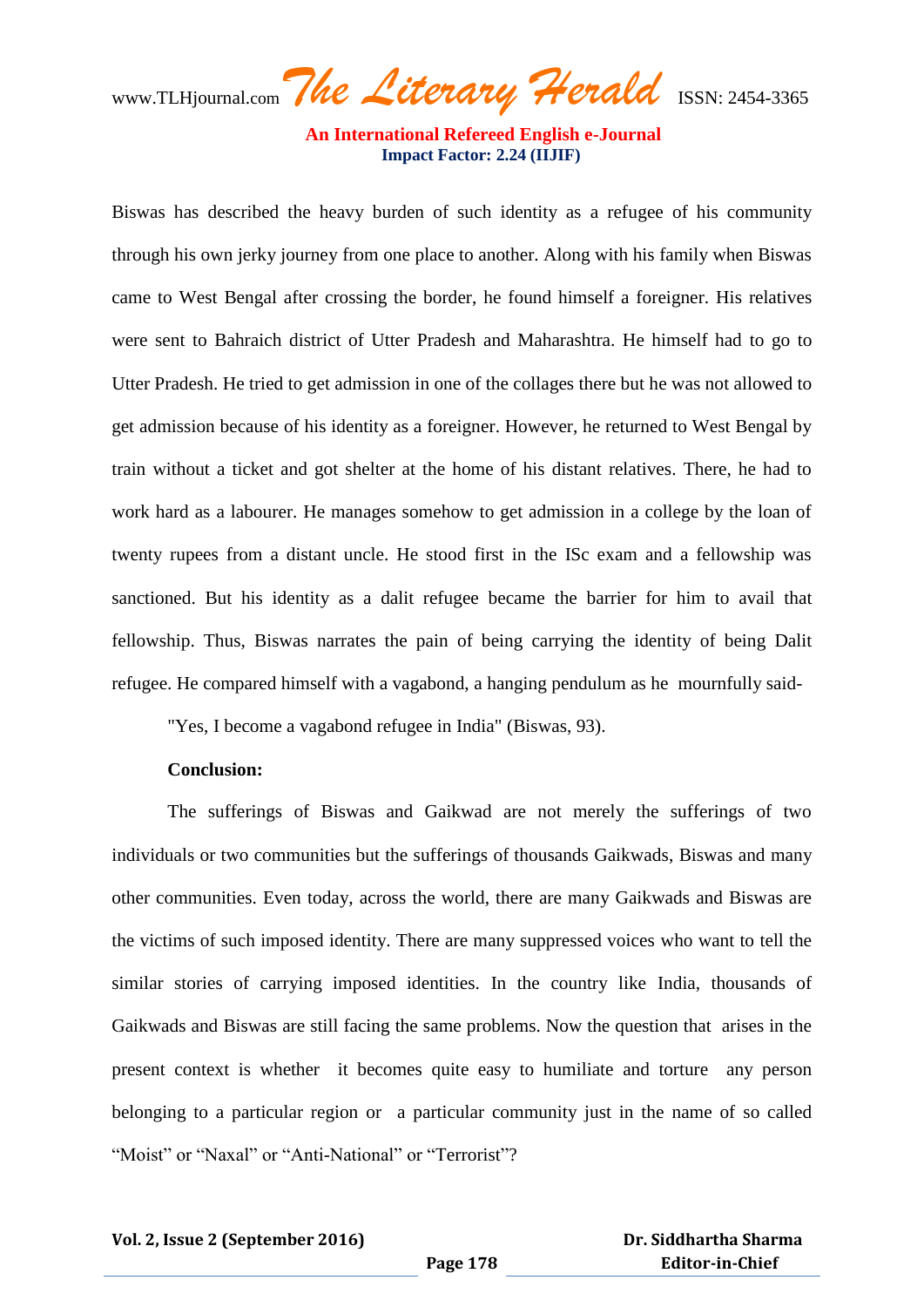www.TLHjournal.com*The Literary Herald*ISSN: 2454-3365

Therefore, great care should be taken while imposing any such negative identity. Even if it is to be imposed it should be done after a fair and thorough investigation. And while doing so, it should be kept in mind that his/her relatives or the community to which that person belongs should not be adversely affected. The world must pay attention to what Gaikwad, as a representative of such victims of imposed identity, urges at the end of the novel:

"Save us from injustice,'

Give us house;

Give us work;

Brand not the tribe as criminal merely because of its name;

Rehabilitate us"

#### **References**

Biswas,Manohar Mouli, *Surviving in My World,Kolkata Samya Publication,2015.*

Biswas,Manohar Mouli. Introdution *Surviving in My World by Biswas,kolkataSamya Publication ,2015.XIX.*

*Gaikwad, Laxman. "The Branded." Trans. PA Kolharkar. New Delhi: Sahitya Akademi (1998).*

Byapary, and Mukherjee, Is there Dalit Writing in Bengal? Economic and Political weekly, Vol.42.No.41 (oct.13-19, 2007).pp.4116-4120

Ghosh, Amitav, The Hungry Tide, UK: HarperCollins Publishers Limited, 2004